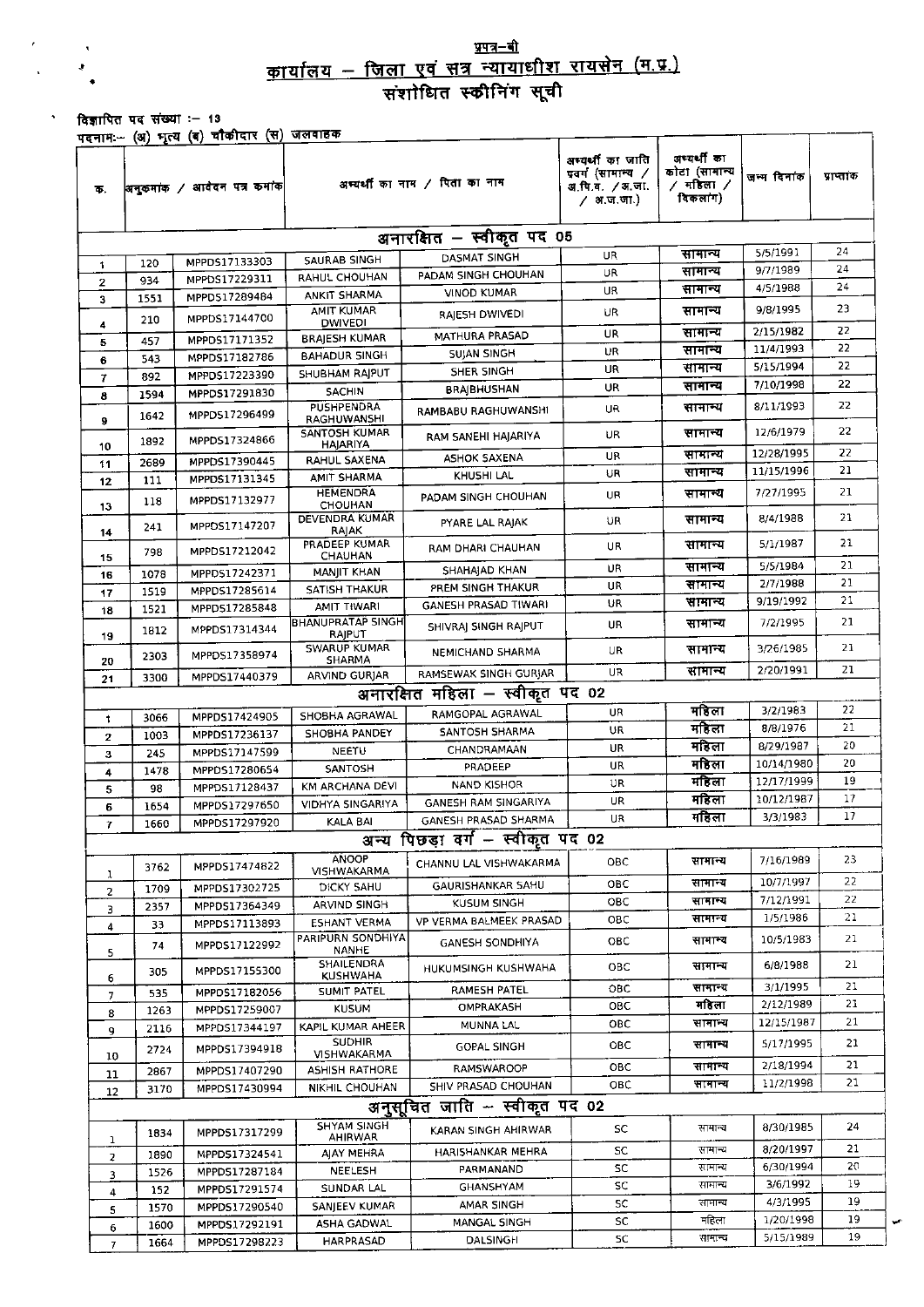| ٦.<br>٠<br>$\bullet_{\overline{\Phi}$ . |      | अनुकमांक / आवेदन पत्र कमांक | अभ्यर्थी का नाम / पिता का नाम  |                       | अभ्यर्थी का जाति<br>प्रवर्ग (सामान्य ⁄<br>अ.पि.व. / अ.जा.<br>∕ अ.ज.जा.) | अभ्यर्थी का<br>कोटा (सामान्य<br>महिला ⁄<br>विकलांग) | जन्म दिनांक | प्राप्तांक |
|-----------------------------------------|------|-----------------------------|--------------------------------|-----------------------|-------------------------------------------------------------------------|-----------------------------------------------------|-------------|------------|
| 8                                       | 3115 | MPPDS17427870               | VINOD KUMAR                    | NARAYAN PRASAD SHAKYA | <b>SC</b>                                                               | सामान्य                                             | 5/24/1983   | 19         |
| 9                                       | 3178 | MPPDS17431819               | ANIU MALVIYA                   | LAL SINGH MALVIYA     | <b>SC</b>                                                               | महिला                                               | 9/12/1998   | 19         |
| जनजाति – स्वीकृत पद 02<br>अनुसूचित      |      |                             |                                |                       |                                                                         |                                                     |             |            |
|                                         | 1720 | MPPDS17303747               | RAVI KUMAR                     | MUNNALAL              | <b>ST</b>                                                               | सामान्य                                             | 6/2/1990    | 19         |
|                                         | 1383 | MPPDS17272816               | <b>SIKDAR</b>                  | DEETU SINGH           | ST                                                                      | सामान्य                                             | 2/5/1995    | 18         |
| 2                                       | 1942 | MPPDS17328706               | LAKHAN LAL ADIWASI'            | <b>OMKAR SINGH</b>    | ST.                                                                     | सामान्य                                             | 3/2/1990    | 18         |
| 3                                       | 58   | MPPDS17118869               | AMIT ARMA                      | <b>IAGDISH PRASAD</b> | <b>ST</b>                                                               | सामान्य                                             | 6/13/1992   | 17         |
| 4<br>5                                  | 1426 | MPPDS17275475               | RAKESH KUMAR<br><b>THAKUR</b>  | MANGLE SINGH THAKUR   | ST                                                                      | सामान्य                                             | 7/20/1977   | 17         |
| 6                                       | 1623 | MPPDS17294607               | DAYARAM SEHARIYA               | <b>KANCHHEDILAL</b>   | <b>ST</b>                                                               | सामान्य                                             | 7/12/1994   | 17         |
| $\overline{ }$                          | 1637 | MPPD517295523               | <b>KARAN SINGH</b><br>SEHARIYA | KHILAN SINGH          | <b>ST</b>                                                               | सानान्य                                             | 10/5/1982   | 17         |
| 8                                       | 1809 | MPPDS17313359               | <b>HEMRAI</b>                  | <b>BALKISHAN</b>      | <b>ST</b>                                                               | सामान्य                                             | 8/11/1998   | 17         |
| 9                                       | 3312 | MPPDS17441697               | ABHAY RAM                      | <b>JAY RAM</b>        | <b>ST</b>                                                               | सामान्य                                             | 3/6/1984    | 17         |
| <b>TO</b>                               | 3528 | MPPDS17457062               | <b>RAMDEEN</b>                 | MOHAN 5INGH           | <b>ST</b>                                                               | सामान्य                                             | 4/3/1980    | 17         |

ï

 $\ddot{\phantom{0}}$ 

## <u>कूल रिक्तियों में से अस्थिबाधित निःशक्तजनों के लिये आरक्षित पद 02</u>

| <u>रिक्तियों में से अस्थिबाधित निःशक्तजनों के लिये आरक्षित</u><br>पद 02<br>कल |    |               |                       |                        |     |         |            |    |  |
|-------------------------------------------------------------------------------|----|---------------|-----------------------|------------------------|-----|---------|------------|----|--|
|                                                                               | 16 | MPPDS17127314 | NEELESH UDENIYA       | BHAGWAT PRASAD UDENIYA | UR  | विकलांग | 1/1/1982   | 22 |  |
|                                                                               | 20 | MPPDS17273008 | <b>TULSIRAM</b>       | <b>GOVIND SINGH</b>    | sc  | विकलांग | 10/3/1989  | 22 |  |
|                                                                               | 45 | MPPDS17154868 | <b>MAHENDRA KUMAR</b> | SHIVDAYAL THAKUR       | UR  | विकलांग | 7/10/1991  | 21 |  |
|                                                                               | 53 | MPPD517180682 | RAGHUVEER SINGH       | <b>BABULAL</b>         | UR  | विकलांग | 2/2/1983   | 21 |  |
|                                                                               | 72 | MPPDS17414180 | ANRATH SINGH          | KHUMAN SINGH           | UR  | विकलाग  | 10/10/1979 | 21 |  |
| 6                                                                             | 95 | MPPDS17153290 | IDASRATH KUSHWAHAI    | MOTILAL                | OBC | विकलांग | 7/1/1988   | 20 |  |

्<br>जिला एवं सत्र न्यायाधीश रायसेन म.प्र.

 $\ddot{\phantom{a}}$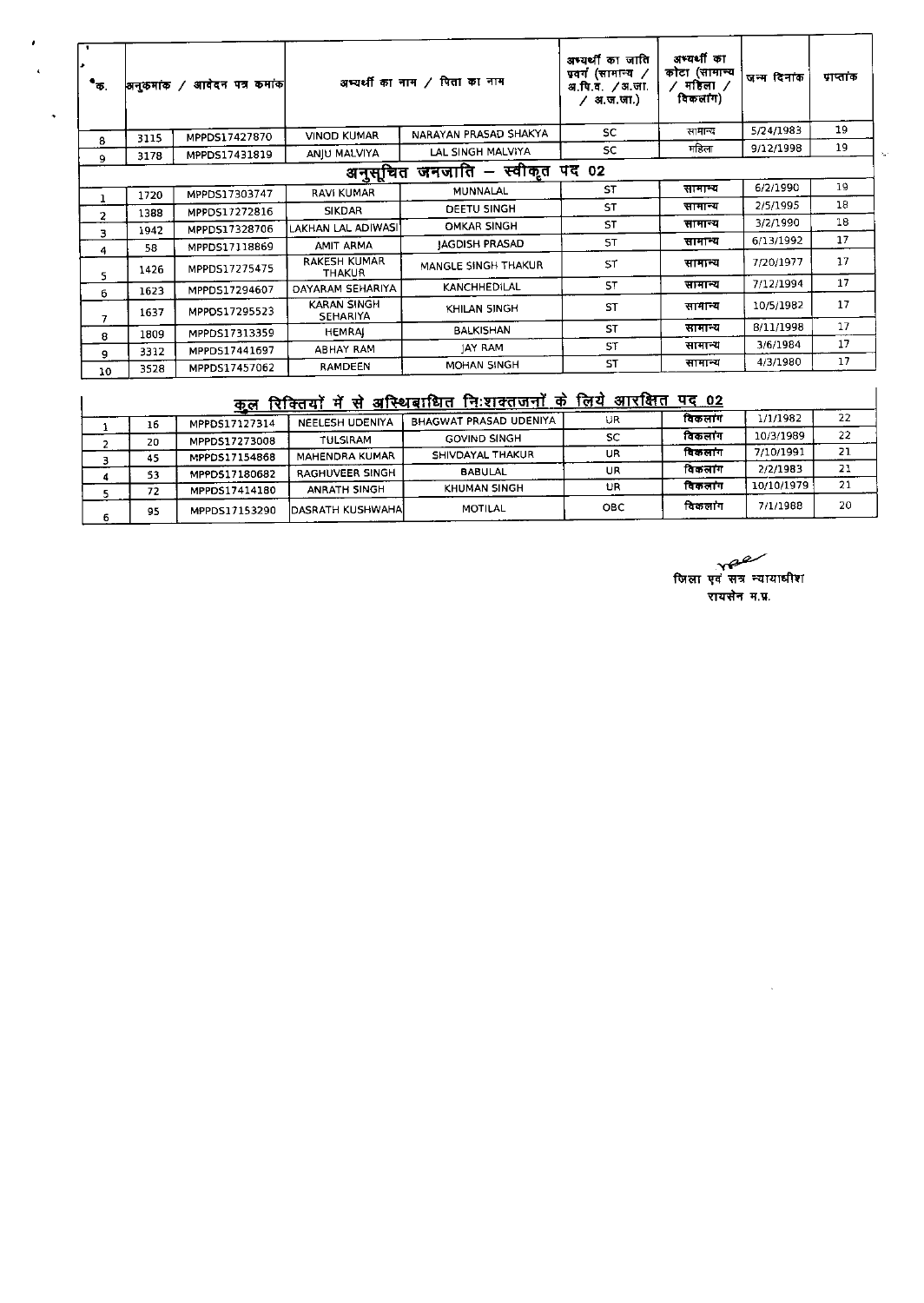## <u>प्रपत्र–बी</u><br><u>कार्यालय – जिला एवं सत्र न्यायाधीश रायसेन (म.प्र.)</u><br><u>संशोधित स्कीनिंग सुची</u>

पदनामः– माली  $T = 01$ للباس المتعال

 $\frac{1}{2}$ 

 $\mathcal{L}^{\mathcal{A}}$ 

 $\hat{\mathbf{z}}$ 

|               |              | ावज्जाापत पद सख्या ≔ ∪ा |                               |                                     |                                                                           |                                                  |             |                 |
|---------------|--------------|-------------------------|-------------------------------|-------------------------------------|---------------------------------------------------------------------------|--------------------------------------------------|-------------|-----------------|
| – 15.         | क. अनुकर्माक | आवेदन पत्र<br>কমাক      | अभ्यर्थी का नाम / पिता का नाम |                                     | अम्यर्थी का जाति<br>प्रवर्ग (सामान्य /<br>अ.पि.व. / /अ.<br>अजजा)<br>जा. ⁄ | अम्यर्थी का<br>कोटा (सामान्य<br>महिला<br>विकलाग) | जन्म दिनांक | पाप्तांक        |
|               | 3810         | MPPDS17250251           | <b>ISONU KUSHWAHAI</b>        | <b>KHEMCHAND</b><br><b>KUSHWAHA</b> | OBC.                                                                      | सामान्य                                          | 8/2/1995    | 16              |
| $\mathcal{P}$ | 3837         | MPPD517370495           | THAN SINGH                    | KHILAN SINGH                        | <b>ST</b>                                                                 | सामान्य                                          | 5/2/1985    | 16 <sub>1</sub> |
| 3             | 3847         | MPPD517393719           | PRAMOD SHARMA                 | <b>RAM GOPAL</b><br>SHARMA          | UR.                                                                       | सामान्य                                          | 8/7/1989    | 16              |

**VERY** 

जिला एवं सत्र न्यायाधीश रायसेन म.प्र.